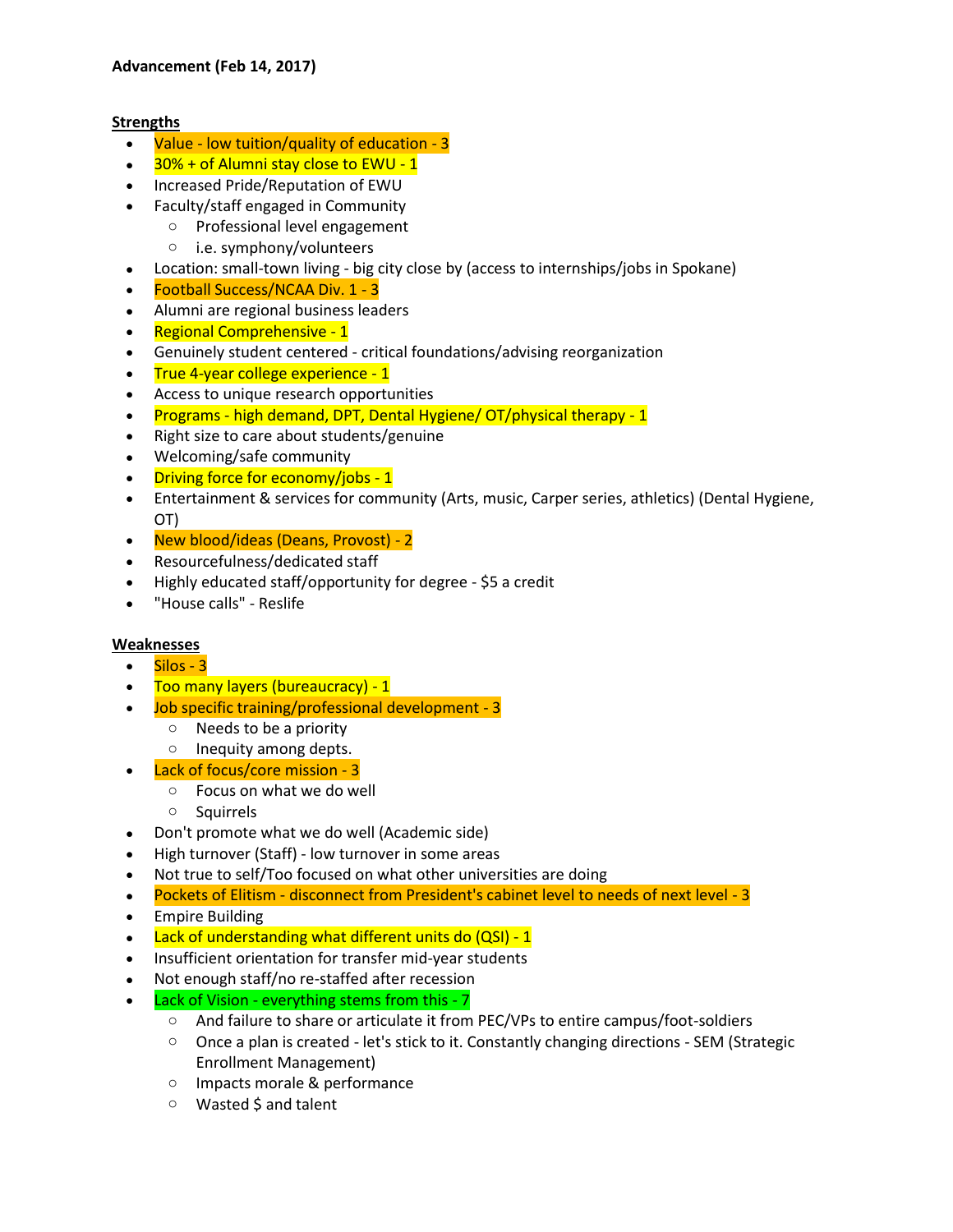- Old science building makes it hard when recruiting STEM students
- Stadium embarrassing for the level our team is at
- Stewardship/engagement of Alumni and donors
- Grounds maintenance/appearance (missing bricks in walkways, weeds, overgrown plants
- Tuition reduction for family members (CWU doe's it)
- Advising
- Starting on initiatives and announcing before proper planning has taken place
- Quarter vs. Semesters
	- o Confusion w/students (especially in Spokane)
	- $\circ$  Semester students in area graduate earlier than EWU qtr. Students and get a jump on jobs

# **Opportunities**

- Central Marketing Budget 1
- Alumni: leveraging
- More/increased state funding
- EWU Spokane (CBPA & Health Sciences) growing university district 1
- Trusting our own staff
- EWU Arts in Spokane (Arts Alliance)
- Well managed communications
- Use research to make data-driven decisions (i.e. workforce Gap Analysis)
- Physical location /expansion Cheney
- Spokane County: huge opportunity for recruiting both commuters or those looking for on-campus experience
- Transparent budget/allocation/more equitable Goals 1
- Online education 3
- New/refreshed website/Digital Initiative 1
- Build awareness & pride in region/Image: Brand Campaign 1
- Increased political awareness and activism
- Focus on primary university objectives/goals
- Center for Entrepreneurship in CBPA co-curricular \*Stellar program (conf.?)

# **Threats**

- $\bullet$  State funding lack of 1
- Competition for students w/other schools (UW/WSU/CWU)
- Shrinking HS graduation rates
- Limited scholarships available 2
- Complacency (\*weakness)/Students from Community Colleges of Spokane (assuming there are coming to EWU)
- "Just went to Eastern." attitude getting better (make sure programs are strong rigor)
- Accessibility to programming if not local/online courses
- Foolish Pride (Silos)/lose sight of the whole
- Retention/not meeting goals
- National uncertainty/Exec. Orders/Political unrest
- Lack of empathy 1
- Movement away from higher ED/alt. path/there is skepticism that HE is needed or worth it
- Lack of cultural/support for minorities
- UW/WSU garner more attention from legislator (i.e. Computer Science funding)
	- o EWU grads need to go into politics